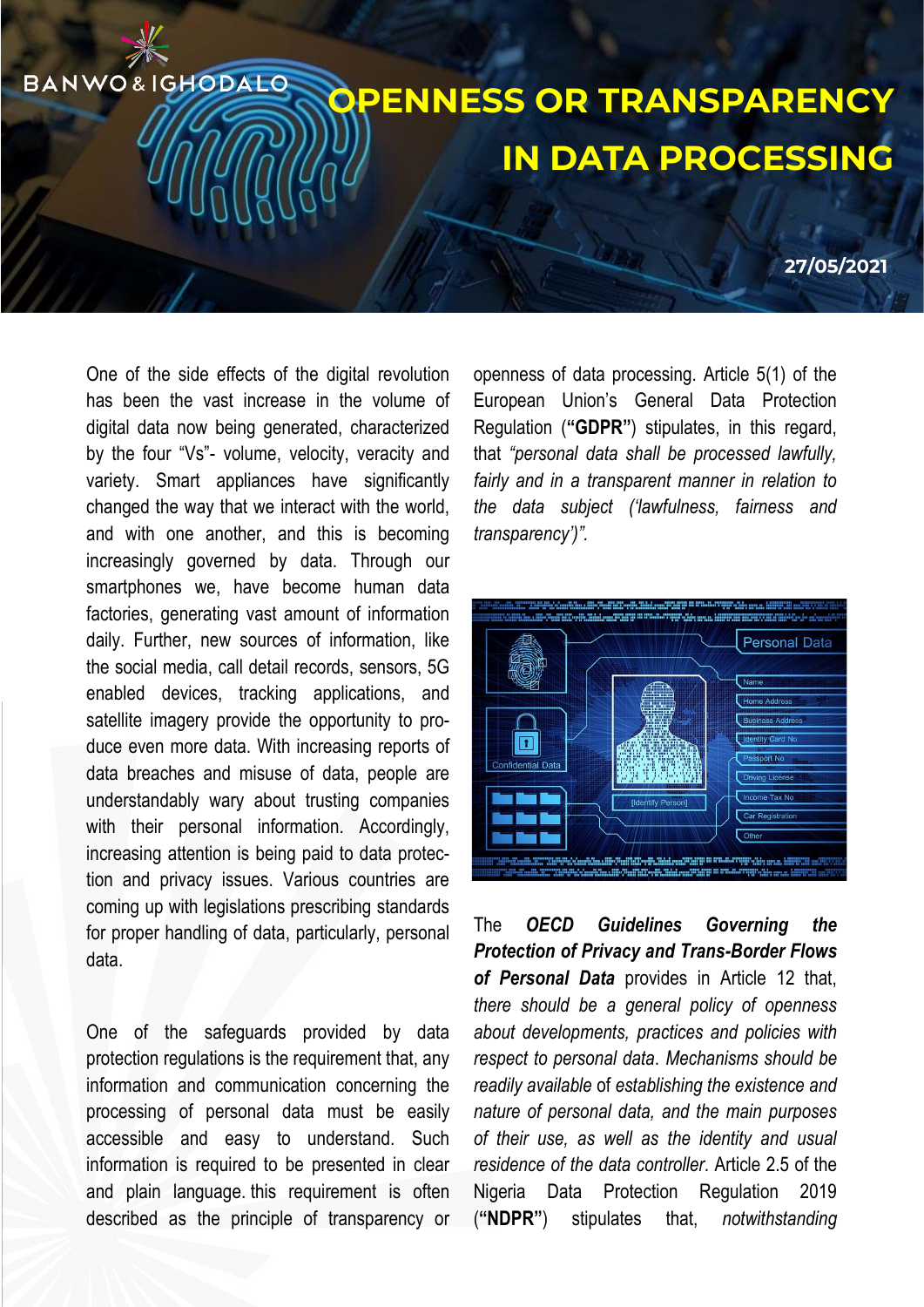## **OPENNESS OR TRANSPARENCY IN DATA PROCESSING**

*anything contrary in this Regulation or any instrument for the time being in force, any medium through which Personal Data is being collected or processed shall display a simple and conspicuous privacy policy that the class of Data Subject being targeted can understand*.

The implication of the foregoing is that, any information addressed to the public or to the data subject must be concise, easily accessible and easy to understand. Clear and plain language including, where appropriate, visualisation should be used.



In a recent decision by the National Data Protection Commission (CNIL), leading to the imposition of a €50million fine on GOOGLE, the decision was based on findings that the information provided by GOOGLE was not easily accessible for users. Essential information, such as the data processing purposes, the data storage periods or the categories of personal data used for GOOGLE's adverts personalization, were excessively disseminated across several documents, with buttons and links on which users are required to click to access complementary information. The relevant information was accessible after several steps only, implying sometimes up to 5 or 6 actions. It was also observed that some information wasn't

always clear nor comprehensive and as a result, users were not able to fully understand the extent of the processing operations carried out by GOOGLE. Further, the purposes of processing and the categories of data processed for these various purposes, were described in a manner that was too generic and vague and that the information about the retention period was not provided for some data.

Information about data processing is usually provided in data protection policy documents, such as privacy policies, privacy notices, and consent clauses. Compliance with transparency requirement is not achieved merely by preparing and publicizing data protection policy documents. Information provided in these documents must be clear and comprehensive to enable data subjects fully understand the extent of the processing operations to be carried out. In addition to the manner of presentation, the nature of information provided in data protection policies must be comprehensive. In this regard, Article 2.5 of the NDPR states that *"The privacy policy shall in addition to any other relevant information contain the following:*

- *a. What constitutes the Data Subject's consent;*
- *b. Description of collectable personal information;*
- *c. Purpose of collection of Personal Data;*
- *d. Technical methods used to collect and store personal information, cookies, JWT, web tokens etc.;*
- *e. Access (if any) of third parties to Personal Data and purpose of access;*
- *f. A highlight of the principles stated in Part 2;*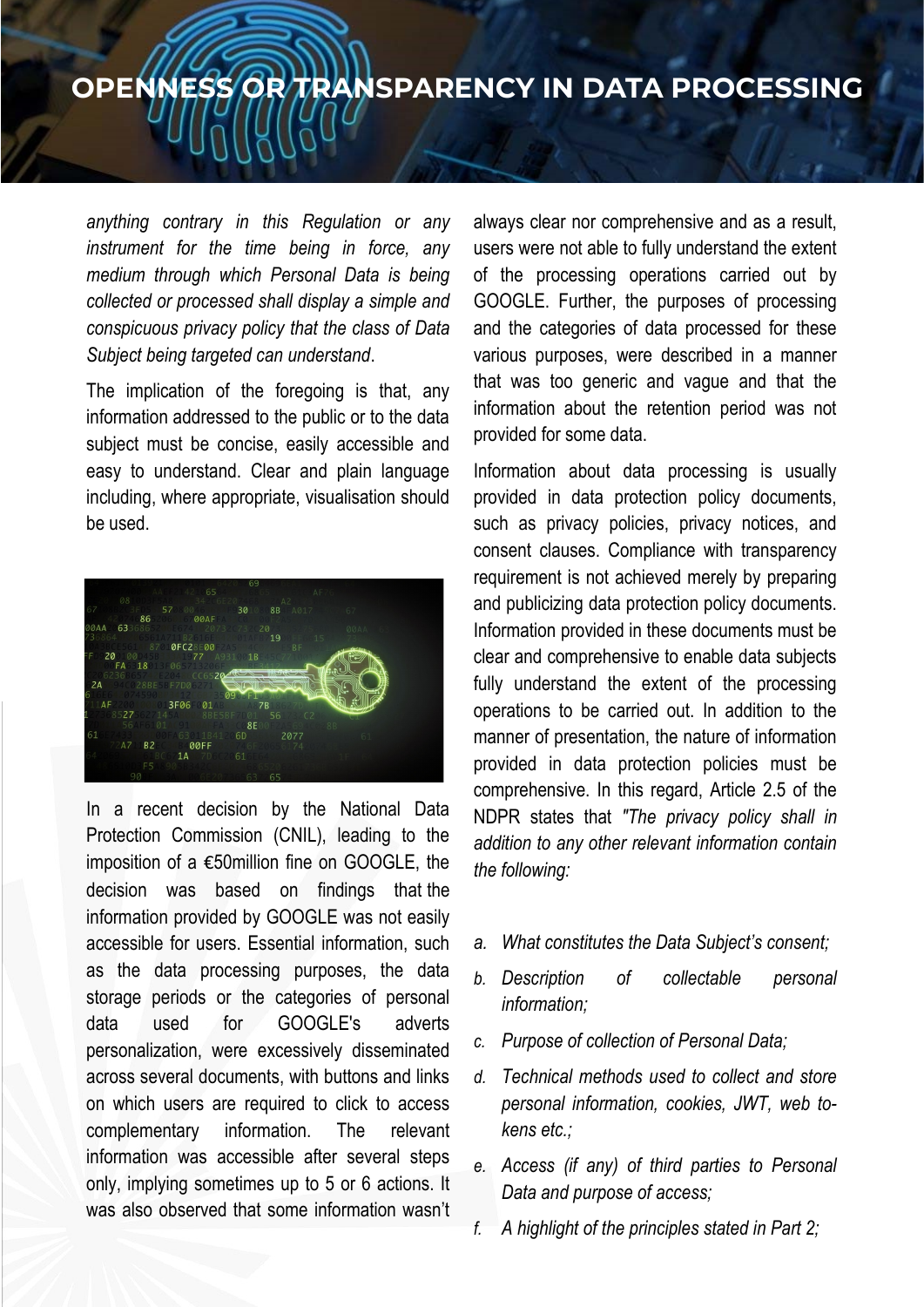## **OPENNESS OR TRANSPARENCY IN DATA PROCESSING**

- *g. Available remedies in the event of violation of the privacy policy; and*
- *h. The time frame for remedy."*

The foregoing is clearly the minimum requirement and data controllers should ensure that, as much information as may be necessary to enable data subjects fully understand the extent of the processing operations to be carried out, is provided in their data protection policy documents. Such additional information may include the identity and contact details of the controller and Data Protection Officer as required by Article 13 of the GDPR. Naturally, the extent and type of information required to meet this requirement will vary depending on the nature and complexity of the processing operation, provided in any case that the minimum requirement as provided in the NDPR is complied with.

In addition, careful consideration should be given to the manner in which the information is presented and the class of data subject being targeted in the preparation of data protection policy documents. Information must be presented in a manner that is easily comprehended by the class of data subject being targeted. Obviously data information directed at professionals will be presented differently from information aimed at the public at large or at children.

Failure to meet this requirement may have far reaching consequences, including, as in the GOOGLE case, invalidating or making consent inadequate. Both the NDPR and the GDPR require consent to be a voluntary and informed decision. Where data subjects do not have enough information about the nature and extent

of the processing operations, it is doubtful if consent provided in such circumstances can be informed or voluntary, as the data subject does not have enough information about the processing operations to ascertain its impact on his rights and freedom and therefore give his consent from an informed position.

Transparency in data management processes engenders trust by data subjects in dealing with a data controller. In the current digital age, where interaction with providers of goods and services results in processing of data, good data management processes play a key role in winning and retaining customers and their trust. Building customer trust in this digital age now extends to the way an organisation manages personal data. The journey to building customer trust requires organisations to establish a strong foundation and adequate data management processes, with transparency as its cornerstone.